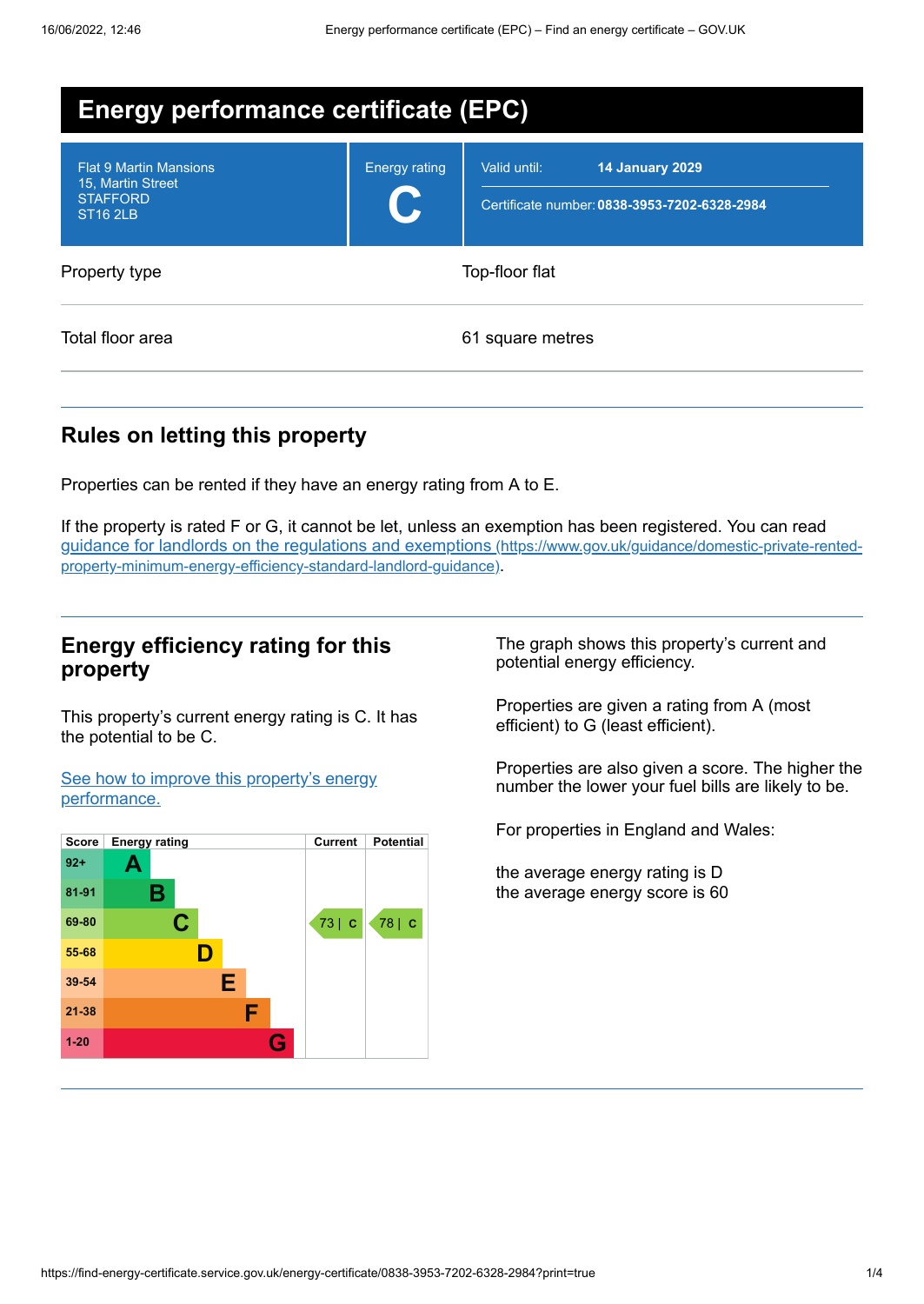# **Breakdown of property's energy performance**

This section shows the energy performance for features of this property. The assessment does not consider the condition of a feature and how well it is working.

Each feature is assessed as one of the following:

- very good (most efficient)
- good
- average
- poor
- very poor (least efficient)

When the description says "assumed", it means that the feature could not be inspected and an assumption has been made based on the property's age and type.

| <b>Feature</b>       | <b>Description</b>                             | Rating    |
|----------------------|------------------------------------------------|-----------|
| Wall                 | Solid brick, as built, no insulation (assumed) | Poor      |
| Roof                 | Pitched, insulated                             | Average   |
| Window               | Single glazed                                  | Very poor |
| Main heating         | Boiler and radiators, mains gas                | Good      |
| Main heating control | Programmer, room thermostat and TRVs           | Good      |
| Hot water            | From main system                               | Good      |
| Lighting             | Low energy lighting in 89% of fixed outlets    | Very good |
| Floor                | (another dwelling below)                       | N/A       |
| Secondary heating    | None                                           | N/A       |

#### **Primary energy use**

The primary energy use for this property per year is 196 kilowatt hours per square metre (kWh/m2).

| <b>Environmental impact of this</b><br>property                                                        |                 | This property produces                                                                                                                                        | 2.1 tonnes of CO2 |
|--------------------------------------------------------------------------------------------------------|-----------------|---------------------------------------------------------------------------------------------------------------------------------------------------------------|-------------------|
| This property's current environmental impact<br>rating is C. It has the potential to be B.             |                 | This property's potential<br>production                                                                                                                       | 1.5 tonnes of CO2 |
| Properties are rated in a scale from A to G<br>based on how much carbon dioxide (CO2) they<br>produce. |                 | By making the recommended changes, you<br>could reduce this property's CO2 emissions by<br>0.6 tonnes per year. This will help to protect the<br>environment. |                   |
| Properties with an A rating produce less CO2                                                           |                 |                                                                                                                                                               |                   |
| than G rated properties.                                                                               |                 | Environmental impact ratings are based on<br>assumptions about average occupancy and                                                                          |                   |
| An average household<br>produces                                                                       | 6 tonnes of CO2 | energy use. They may not reflect how energy is<br>consumed by the people living at the property.                                                              |                   |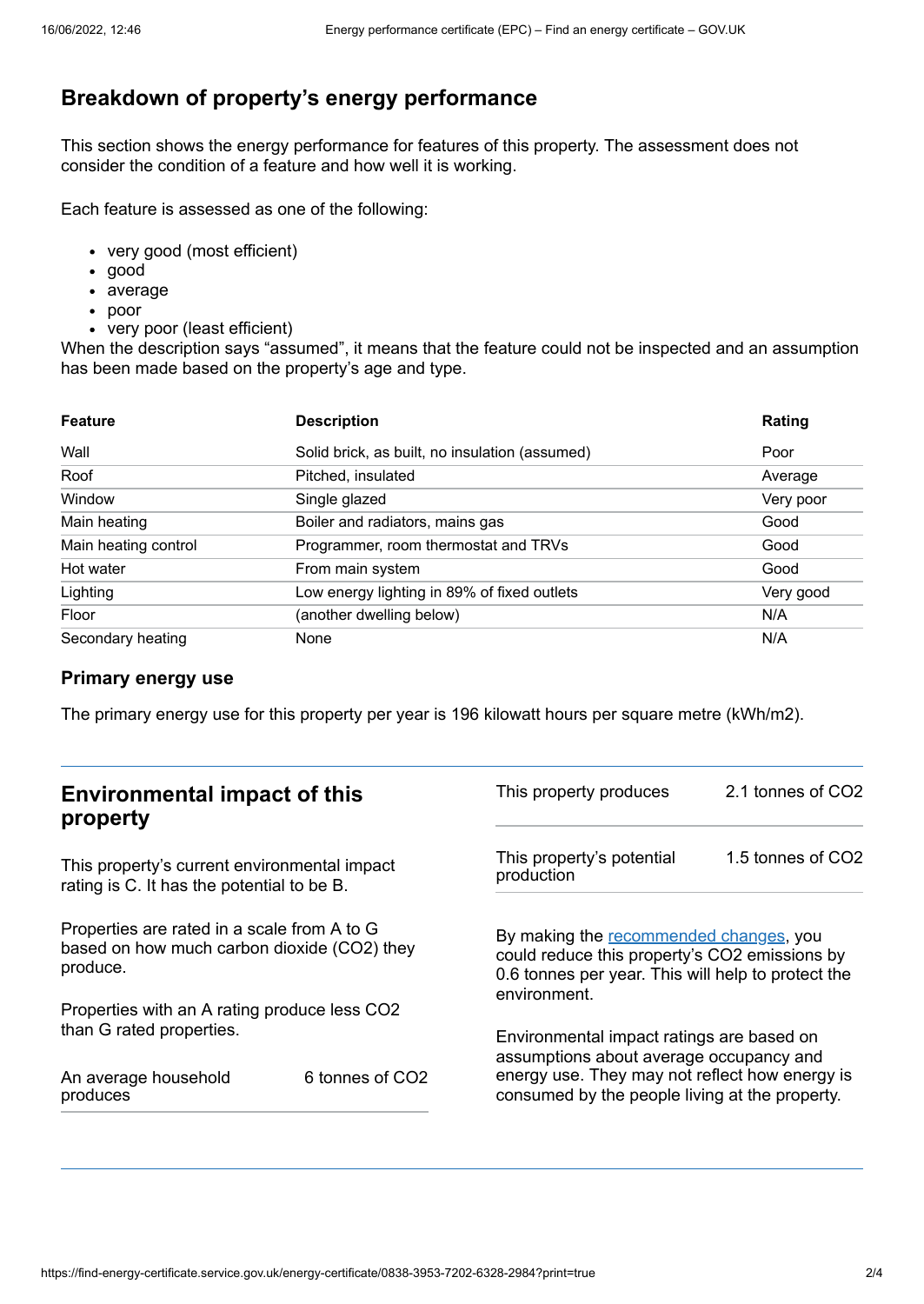## <span id="page-2-0"></span>**Improve this property's energy performance**

By following our step by step recommendations you could reduce this property's energy use and potentially save money.

Carrying out these changes in order will improve the property's energy rating and score from C (73) to C (78).

| <b>Step</b>                                                          | <b>Typical installation</b><br>cost | <b>Typical yearly</b><br>saving |
|----------------------------------------------------------------------|-------------------------------------|---------------------------------|
| 1. Internal or external wall insulation                              | £4.000 - £14.000                    | £57                             |
| 2. Replace single glazed windows with low-E double glazed<br>windows | £3,300 - £6,500                     | £50                             |

#### **Paying for energy improvements**

Find energy grants and ways to save energy in your home. [\(https://www.gov.uk/improve-energy-efficiency\)](https://www.gov.uk/improve-energy-efficiency)

### **Estimated energy use and potential savings**

| Estimated yearly energy<br>cost for this property | £503 |
|---------------------------------------------------|------|
| Potential saving                                  | £106 |

The estimated cost shows how much the average household would spend in this property for heating, lighting and hot water. It is not based on how energy is used by the people living at the property.

The potential saving shows how much money you could save if you complete each [recommended](#page-2-0) step in order.

For advice on how to reduce your energy bills visit Simple Energy Advice [\(https://www.simpleenergyadvice.org.uk/\)](https://www.simpleenergyadvice.org.uk/).

#### **Heating use in this property**

Heating a property usually makes up the majority of energy costs.

| Estimated energy used to heat this |  |
|------------------------------------|--|
| property                           |  |

| <b>Type of heating</b>    | <b>Estimated energy used</b>           |
|---------------------------|----------------------------------------|
| Space heating             | 6051 kWh per year                      |
| <b>Water heating</b>      | 1706 kWh per year                      |
| insulation                | Potential energy savings by installing |
| <b>Type of insulation</b> | Amount of energy saved                 |
| Solid wall insulation     | 1309 kWh per year                      |